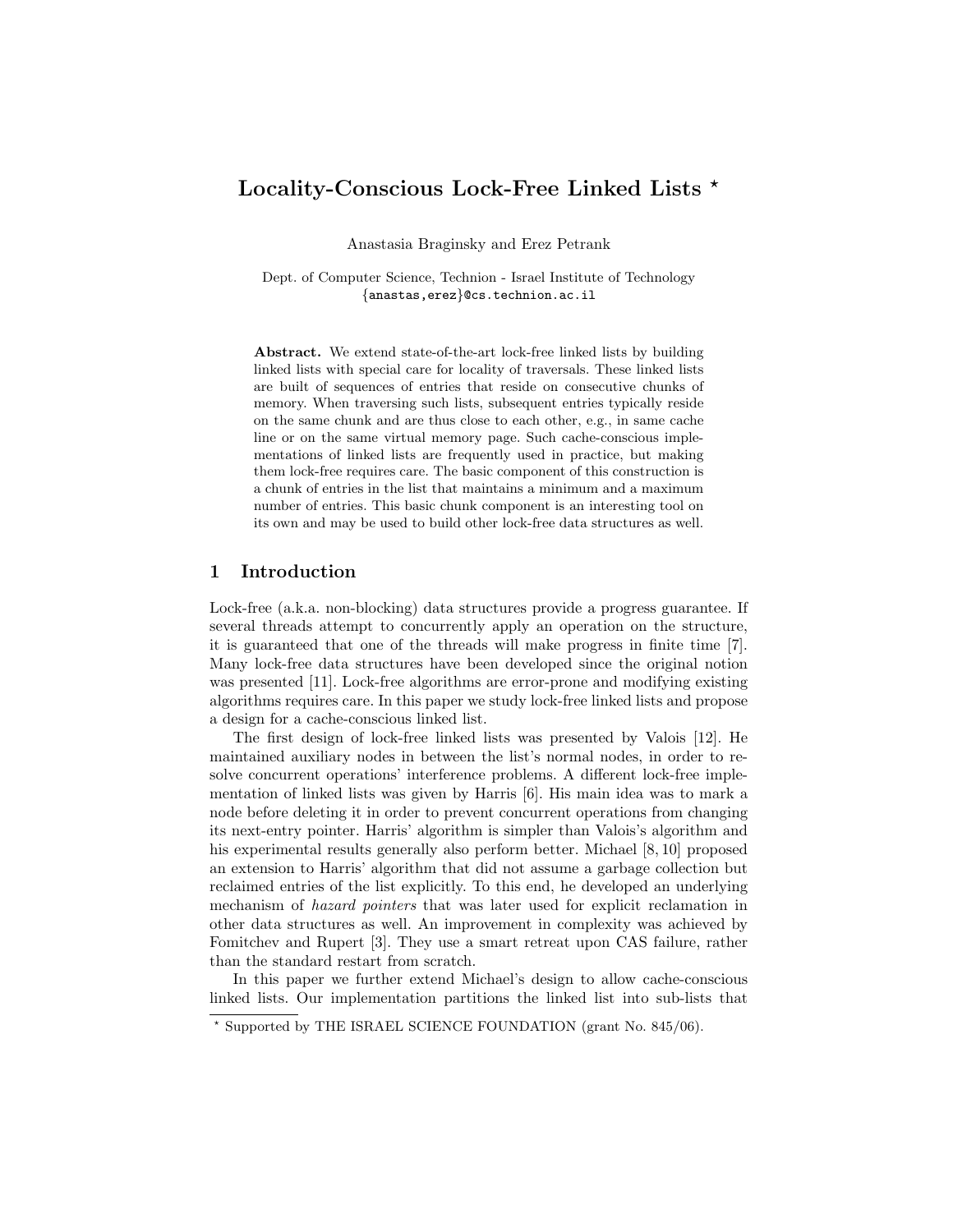reside on consecutive areas in the memory, denoted chunks. Each chunk contains several consecutive list entries. For example, setting each chunk to be one virtual page, causes list traversals to form a page-oriented memory access pattern. This partition of the list into sub-lists, each residing on a small chunk of memory is often used in practice (e.g., [1, 5]), but there is no lock-free implementation for such a list. Breaking the list into chunks can be trivial if there is no restriction on the chunk size. In particular, if the size of each chunk can decrease to a single element, then clearly, each chunk can trivially reside in a single memory block, Michael's implementation will do, but no locality improvement will be obtained for list traversals. The sub-list's chunk that our design provides maintains upper and lower bounds on the number of elements it has. The upper bound simply follows from the size of the memory block on which the chunk is located, and a lower bound is provided by the user. If a chunk grows too much and cannot be held in a memory block, then it is split (in a lock-free manner) creating two chunks, each residing at a separate location. Conversely, if a chunk shrinks below the lower bound, then it is merged (in a lock-free manner) with the previous chunk in the list. In order for the split to create acceptable chunks, it is required that the lower bound (on the number of objects in a chunk) does not exceed half of the maximum number of entries in the chunk. Otherwise, a split would create two chunks that violate the lower bound.

A natural optimization of searching for such a list is to quickly jump to the next chunk (without traversing all its entries), if the desired key is not within the key-range of this chunk. This gives us an additional performance improvement since the search progress is done in skips, where the size of each skip is at least the chunk's minimal boundary. Furthermore the retreat upon CAS failure, in the majority of the cases is done by returning to beginning of the chunk, rather than the standard restart from the beginning of the list.

To summarize, the contribution of this paper is the presentation of a lock-free linked list, based on a single word CAS commands, were the keys are unique and ordered. The algorithm assumes no lock-free garbage collector. The list design is locality conscious. The design poses a restriction on the keys and data length. For 64-bit architecture the key is limited to 31 bit, and the data is limited to 32 bit.

Organization. In Section 2 we specify the underlying structure we use to implement the chunked linked list. In Section 3 we introduce the freeze mechanism that will serve the split and join operations. In Section 4 we provide the implementation of the linked list functions. A closer look at the freezing mechanism details appear in Section 5 and we conclude in Section 6. More detailed explanations and pseudo-code can be found in full version of this article [2].

# 2 Preliminaries and Data Structure

A linked list is a data structure that consists of a sequence of data records. Each data record contains a key by which the linked list is ordered. We denote each data record an entry. We think of the linked list as representing a set of keys,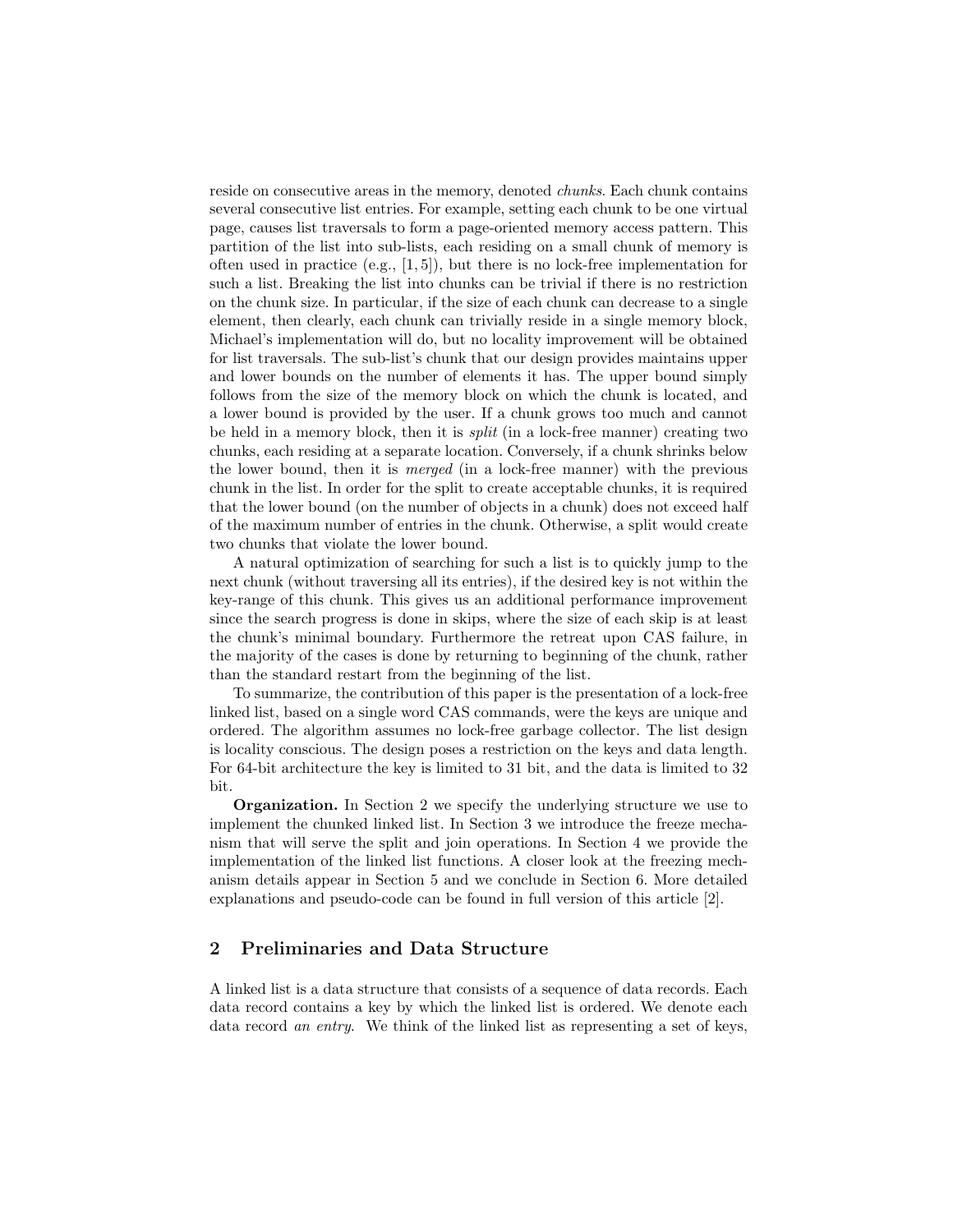each associated with a data part. Following previous work  $[4, 6]$ , a key cannot appear twice in the list. Thus, an attempt to insert a key that exists in the list fails. Each entry holds the key and data associated with it. Generally, this data is a pointer, or a mapping from the key to a larger piece of data associated with it. Next, we present the underlying data structure employed in the construction. We assume a 64-bit platform in this description. A 32-bit implementation can be derived, by cutting each field in half, or by keeping the same structure, but using a wide compare-and-swap, which writes atomically to two consecutive words.

The structure of an entry: A list entry consists of a key and a data fields, and the next pointer (pointing to next entry). These fields are arranged in two words, where the key and data reside in the first word and the next pointer in the second. Three more bits are embedded in these two words. First, we embed the delete bit in the least bit of the next pointer, following Harris [6]. The delete bit is set to mark the logical deletion of the entry. The freeze bits are new in this design. They take a bit from each of the entry's words and their purpose is to indicate that the entire chunk holding the entry is about to be retired. These three flags consume one bit of the key and two bits from the next pointer. Notice that the three LSBs of a pointer do not really hold information on a 64-bit architecture. The entry structure is depicted in Figure 1. In what follows, we refer to the first word as the keyData word, and the second word as the nextEntry word.

We further reserve one key value, denoted by  $\perp$  to signify that the entry is currently not allocated. This value is not allowed as a key in the data structure. As will be discussed in Section 4, an entry is available for allocation if its key is ⊥ and its other fields are zeroed.



Fig. 1: The entry structure.

The structure of a chunk: The main support for locality stems from the fact that consecutive entries are kept on a chunk, so that traversals of the list demonstrate better locality. In order to keep a substantial number of entries on each chunk, the linked list makes sure that the number of entries in a chunk is always between the parameters min and max. The main part of a chunk is an array that holds the entries in a chunk and may hold up to max entries of the linked list. In addition, the chunk holds some fields that help manage the chunk. First, we keep one special entry that serves as a dummy header entry, whose next pointer points to the first entry in this chunk. The dummy header is not a must, but it simplifies the algorithm's code. To identify chunks that are too sparse, each chunk has a counter of the number of entries currently allocated in it. In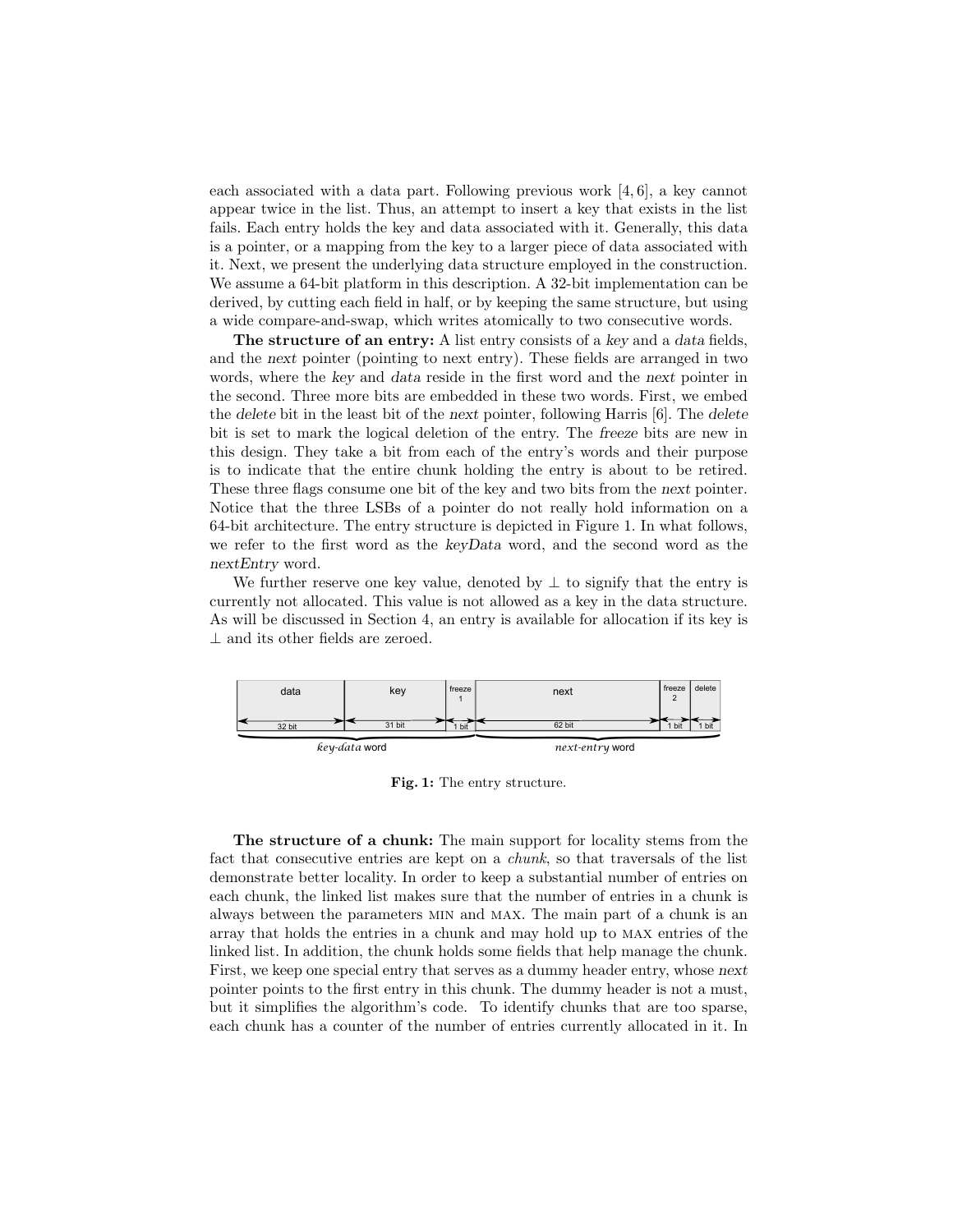the presence of concurrent mutations, this counter will not always be accurate, but it will always hold a lower bound on the number of allocated entries in the chunk. When an attempt is made to insert too many entries into a chunk, the chunk is split. When it becomes too small due to deletions, it is merged with a neighboring chunk. We require  $MAX > 2 \cdot MIN+1$ , since splitting a large chunk must create two well-formed new chunks. In practice max will be substantially larger than 2·min to avoid frequent splits and merges. Additional fields (new, mergeBuddy and freezeState) are needed for running the splits and the merges and are discussed in Section 5. The chunk structure is depicted in Figure 2.



Fig. 2: The chunk structure.

The structure of entire list: The entire list consists of a list of chunks. Initially we have a HEAD pointer pointing to an empty first chunk. We let the first chunk's min boundary be set to 0, to allow small lists. The list grows and shrinks due to the splitting and merging of the chunks. Every chunk has a pointer nextChunk to the next chunk, or to null if it is the last chunk of the list. The keys of the entries in the chunks never overlap, i.e., each chunk contains a consecutive subset of keys in the set, and a pointer to the next chunk, containing the next subset (with strictly higher keys) in the set. The entire list structure is depicted in Figure 3. We set the first key in a chunk as its lowest possible key. Any smaller key is inserted in the previous chunk (except for the first chunk that can also get keys smaller than its first one.)

Hazard pointers: Whole chunks and entries inside a chunk are reclaimed manually. Note that garbage collectors do not typically reclaim entries inside an array. To allow safe (and lock-free) reclamation of entries manually, we employ Michael's hazard pointers methodology [8, 10]. While a thread is processing an entry - and a concurrent reclamation of this entry can foil its actions - the thread registers the location of this entry in a special pointer called a hazard pointer. Reclamation of entries that have hazard pointers referencing them is avoided. Following Michael's list implementation [10], each thread has two hazard pointers, denoted  $h p \theta$  and  $h p \theta$  that aid the processing of entries in a chunk. We further add four more hazard pointers  $hp2$ ,  $hp3$ ,  $hp4$ , and  $hp5$ , to handle the operations of the chunk list. Each thread only updates its own hazard pointers, though it can read the other threads' hazard pointers.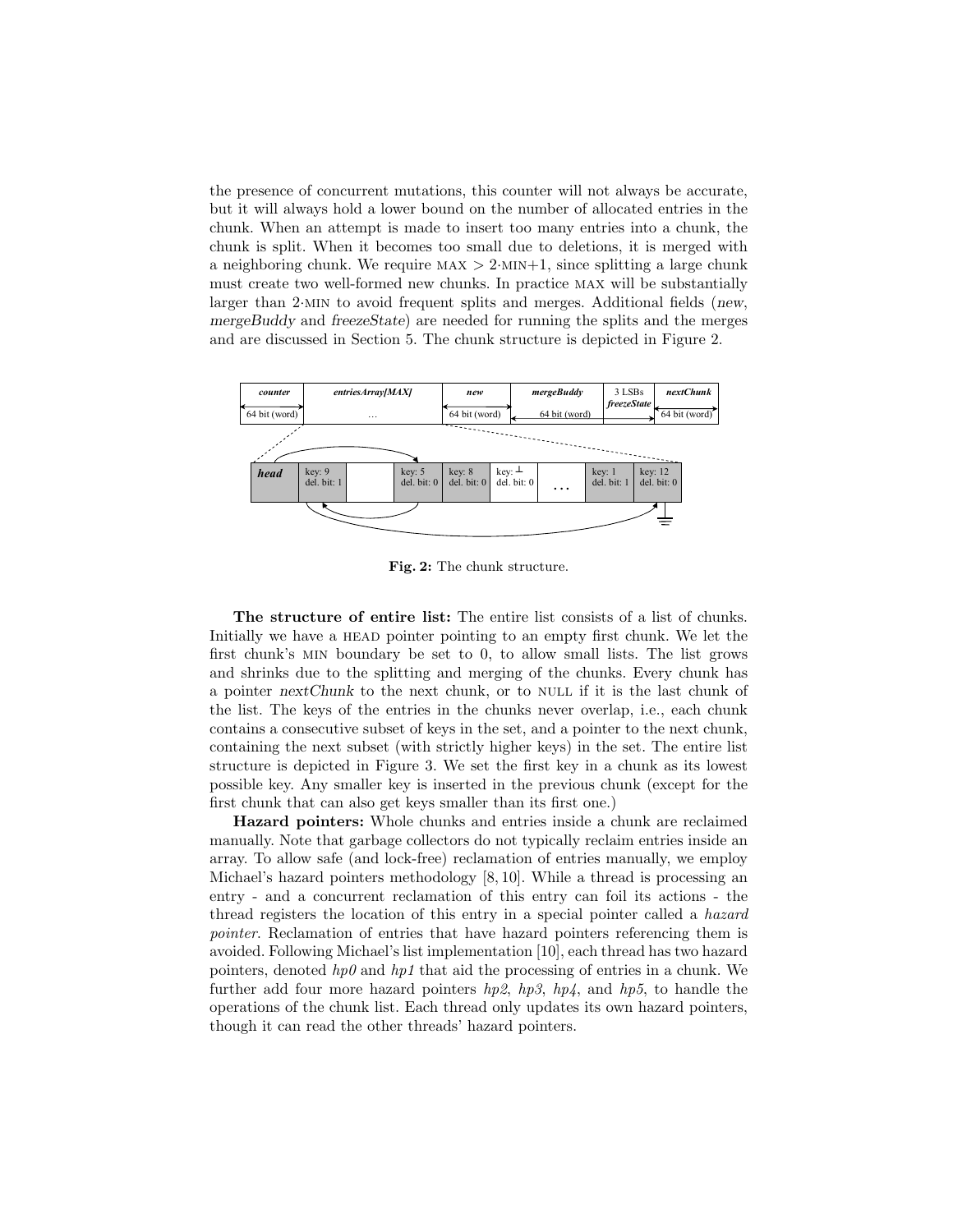

Fig. 3: The list structure.

# 3 Using a Freeze to Retire a Chunk

In order to maintain the minimum and maximum number of entries in a chunk, we devised a mechanism for splitting dense chunks, and for merging a sparse chunk with its predecessor. The main idea in the design of the split and merge lock-free mechanisms is the *freezing* of chunks. When a chunk needs to be split or merged, it is first frozen. No insertions or deletions can be executed on a frozen chunk. To split a frozen chunk, two new chunks are created and the entries of the frozen chunk are copied into them. To merge a frozen chunk with a neighbor, the neighbor is first frozen, and then one or two new chunks are allocated and the relevant entries from the two merging chunks are copied into them. Details of the freezing mechanism appear in Section 5. We now review this mechanism in order to allow the presentation of the list operations.

The freezing of a chunk comprises three phases:

Initiate Freeze: When a thread decides a chunk should be frozen, it starts setting the freeze bits in all its entries one by one. During the time it takes to set all these bits, other threads may still modify the entries not yet marked as frozen. During this phase, only part of the chunk is marked as frozen, but this freezing procedure cannot be reversed, and frozen entries cannot be reused.

Stabilizing: Once all entries in a chunk are frozen, allocations and deletions can no longer be executed. At this point, we link the non-deleted entries into a list. This includes entries that were allocated, but not yet connected to the list. All entries that are marked as deleted are disconnected from the list.

Recovery: The number of entries in the stabilized list is counted and a decision is made whether to split this chunk or merge it with a neighbor. Sometimes, due to changes that happen during the first phase, the frozen chunk becomes a good one that does not require a split or a join. Nevertheless, the retired chunk is never resurrected. We always allocate a new chunk to replace it and copy the appropriate values to the new chunk. Whatever action is decided upon  $(split$ , join, or copy chunk) must be carried through.

Any thread that fails to insert or delete a key due to the progress of a freeze, joins in helping the freezing of the chunk. However, threads that perform a search, continue to search in frozen chunks with no interference.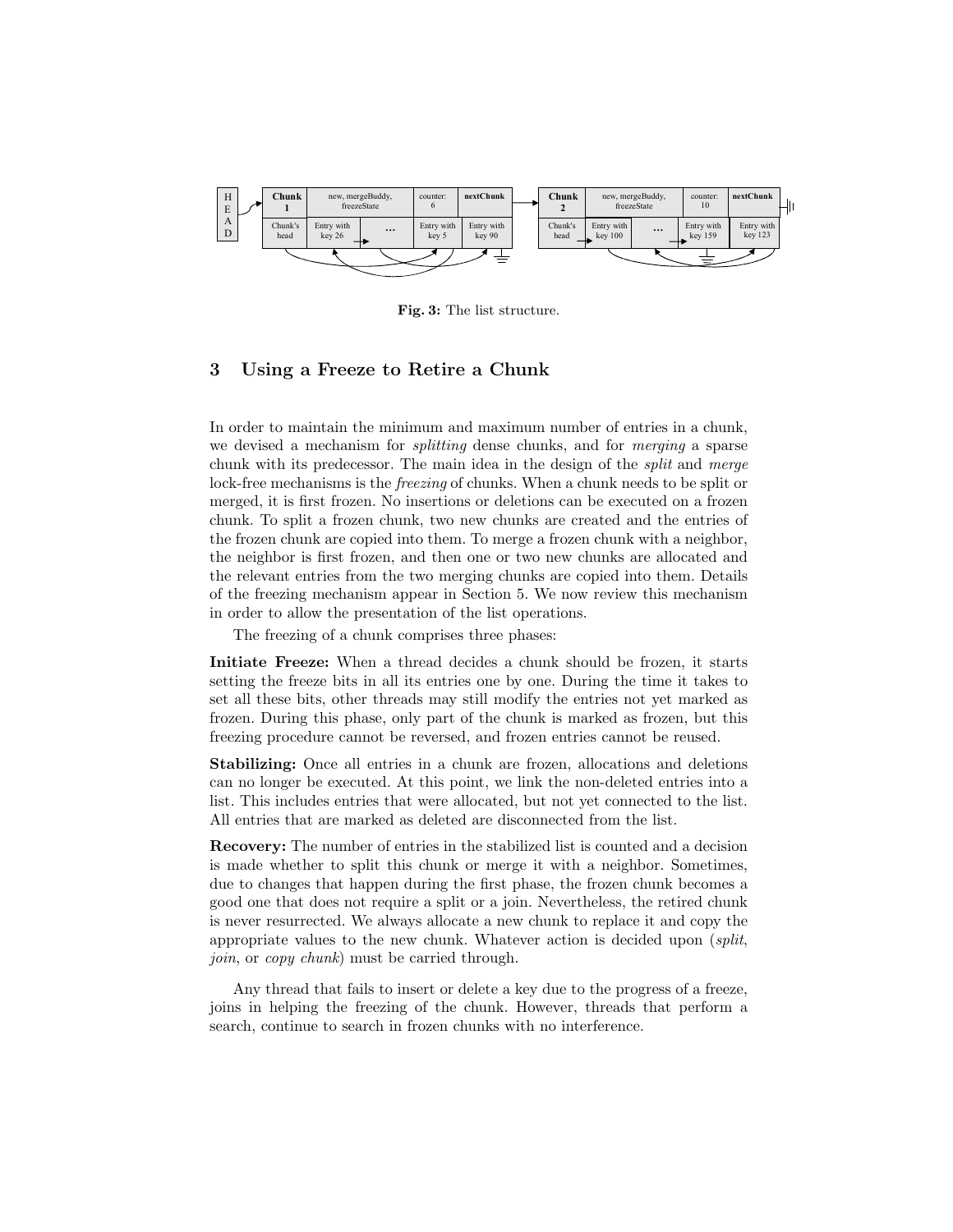# 4 The List Operations: Search, Insert and Delete

We now turn to describe the basic linked list operations. The high-level code for an insertion, deletion, or search of a key is very simple. Each of this operations starts by invoking FindChunk method to find the relevant chunk. Then they call SearchInChunk, or InsertToChunk, or DeleteInChunkaccording to the desired operation, and finally, the hazard pointers hp2, hp3, hp4, and hp5 are nullified, to release the hazard pointers set by the FindChunk method and allow future reclamation. The main challenge is in the work inside the chunk and the handling of the freeze process, on which we elaborate below. More details appear in [2].

Turning to the operations inside the chunks, the delete and search methods are close to the previous design [10], except for the special treatment of the chunk bounds and the freeze status. For lack of space they are not specified in this short paper. The details appear in [2]. However, the insert method is quite different, because it must allocate an entry in a shared memory (on the chunk), whereas previously, it was assumed that the insert allocates a local space for a new entry and privately prepares it for insertion in the list.

For the purpose of handling the entries list in the chunk, we maintain five variables that are global and appear in all the code below. These variables are global for each thread's code, but are not shared between threads, and all of them follow Michael's design [10]. The first three per-thread shared variables are (entry\*\* prev), (entry\* cur), and (entry\* next). The other two are the two pointers (entry\*\* hp0) and (entry\*\* hp1) that point to the two hazard pointers of the thread. All other variables are local to the method that mentioned them.

#### 4.1 The insert operation

The InsertToChunk method inserts a key with its associated data into a chunk. It first attempts to find an available entry and allocate it with the given key. If no available entry exists, a split is executed and the operation is retried. If an entry is obtained, the InsertEntry method is invoked to insert the entry into the list. The insertion will fail if the key already exists in the chunk. In this case InsertToChunk clears the entry to free it for future allocations.

The InsertToChunk code is presented in Algorithm 1. It starts by an attempt to find an available entry for allocation. A failure occurs when all entries are in use and in this case a freeze is initiated. The Freeze method gets the key and data as an input, and also an input indicating that it is invoked by an insertion operation. This allows the Freeze method to try to insert the key to the newly created chunk. When successful, it returns a NULL pointer to indicate the completion of the insertion. It also sets a local variable result to indicate whether the completed insertion actually inserted the key or it completed by finding that the key already existed in the list (which is also a legitimate completion of the insertion operation). If the insertion is not completed by the Freeze method, then it returns a pointer to the chunk on which the insertion should be retried.

Connecting the entry to the list is done by InsertEntry. If the entry gets allocated and linked to the list, then the chunk counter is incremented only by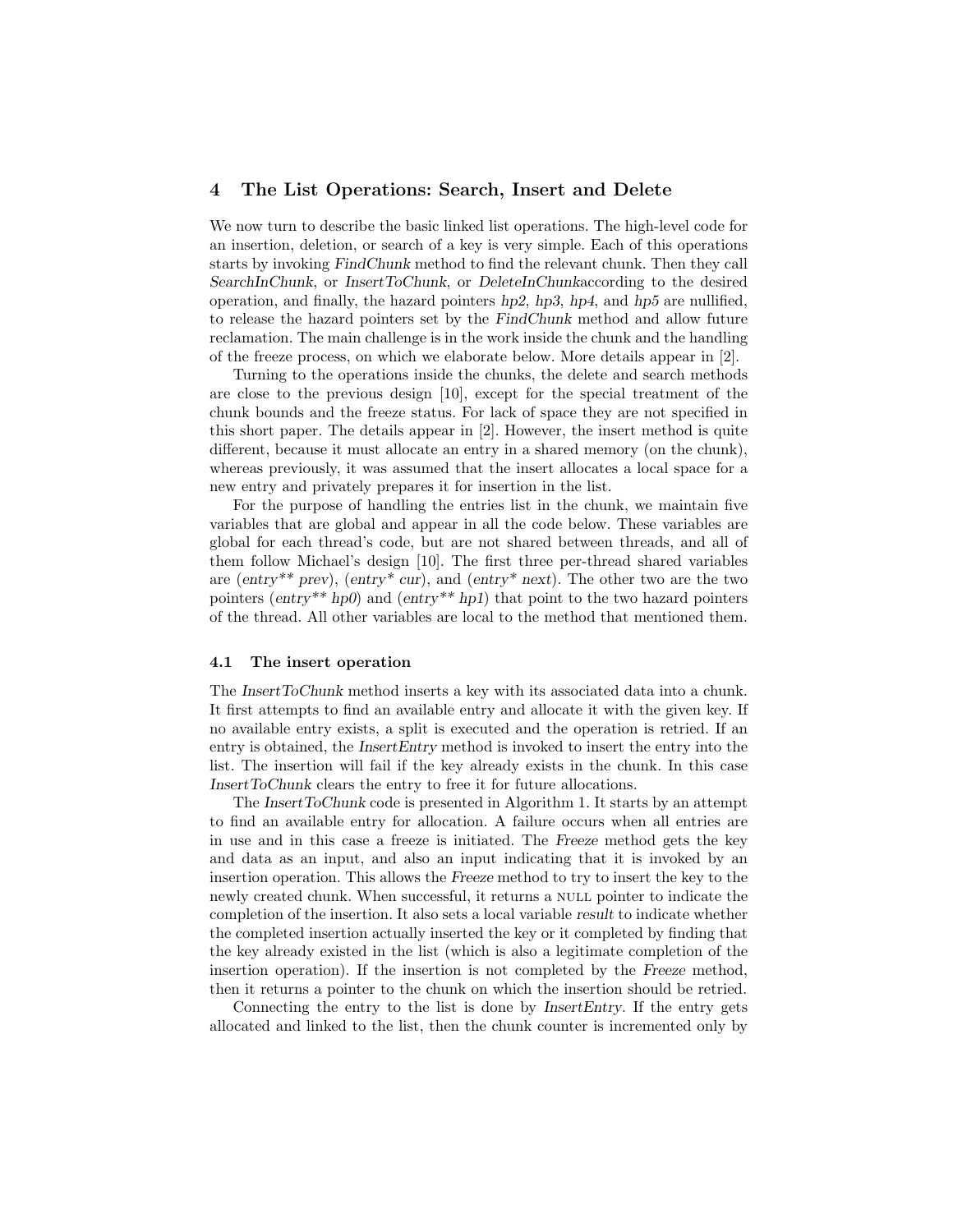Algorithm 1 Insert a key and its associated data into a chunk

Bool InsertToChunk (chunk\* chunk, key, data) { 1: current = AllocateEntry(chunk, key, data);  $// Find an available entry$ 2: while ( current  $==$  NULL ) {  $//$  No available entry. Freeze and try again 3: chunk = Freeze(chunk, key, data, INSERT,  $&$ result); 4: if ( chunk  $==$  NULL ) return result;  $//$  Freeze completed the insertion. 5: current = AllocateEntry(chunk, key, data);  $//$  Otherwise, retry allocation 6: } 7:  $returnCode = InsertEntry(chunk, current, key);$ 8: switch ( returnCode ) { 9: case SUCCESS\_THIS: 10: IncCount(chunk); result = TRUE; break; // Increase the chunk's counter 11: case success other: // Entry was inserted by other thread 12: result =  $TRUE$ ; break;  $//$  due to help in freeze 13: case EXISTED: // This key exists in the list. Reclaim entry 14: **if** ( ClearEntry(chunk, current) ) // Attempt to clear the entry  $15:$  result = FALSE; 16: else // Failure to clear the entry implies that a freeze thread 17: result =  $T_{\text{RUE}}$ ; // eventually inserts the entry 18: break; 19: } // end of switch 20: \*hp0 = \*hp1 = NULL return result; // Clear all hazard pointers and return }

the thread that linked the entry itself. If the key already existed in the list, then ClearEntry attempts to clear the entry for future reuse. However, a rare scenario may foil clearing of the entry. This happens when the other occurrence of the key (which existed previously in the list) gets deleted before our entry gets cleared. Furthermore, a freeze occurs, in which the semi-allocated entry gets linked by other threads into the new chunk's list. At this point, clearing this entry is avoided, and ClearEntry returns false. In such a scenario, clearing the entry fails and the insert operation succeeds.

At the end of InsertToChunk, all hazard pointers are cleared and we return with a code specifying if the insert was successful, or the key previously existed in the list.

The allocation of an available entry is executed using the AllocateEntry method (depicted in [2]). An available entry contains  $\perp$  as a key and zeros otherwise. An available entry is allocated by assigning the key and data values in the keyData word in a single atomic compare-and-swap (CAS) that assumes this word has the ⊥ symbol and zeros in it. An entry whose keyData has the freeze bit set cannot be allocated as it is not properly zeroed. Note also that once an entry is allocated, all the information required for linking it to the list is available to all threads. Thus, if a freeze starts, then all threads may create a stabilized list of the allocated entries in a chunk. The AllocateEntry method searches for an available entry. If no free entry can be found, NULL is returned.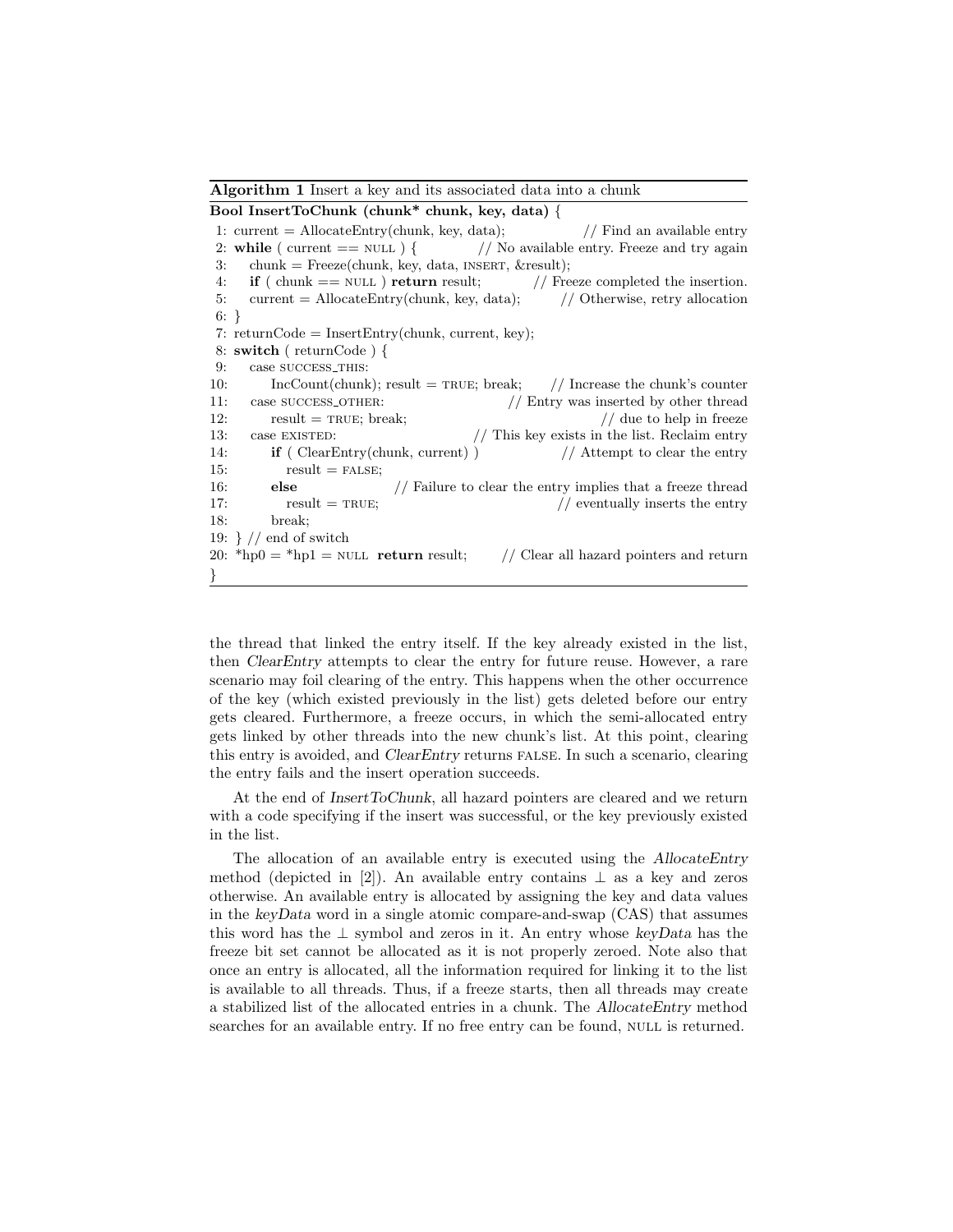Algorithm 2 Connecting an allocated entry into the list

}

# returnCode InsertEntry (chunk\* chunk, entry\* entry, key) { 1: while  $(\text{TRUE})$  { 2: savedNext = entry $\rightarrow$ next; 3: // Find insert location and pointers to previous and current entries (prev, cur) 4: **if** (Find(chunk, key))  $\frac{1}{2}$  // This key existed in the list 5: if (  $entry == cur$  ) return SUCCESS\_OTHER; else return EXISTED; 6: // If neighborhood is frozen, keep it frozen 7: **if** ( isFrozen(savedNext) ) markFrozen(cur); // cur will replace savedNext 8: **if** ( isFrozen(cur) ) markFrozen(entry); // entry will replace cur 9: // Attempt linking into the list. First attempt setting next field 10: if ( $|{\bf CAS}(\&(entry \rightarrow next), savedNext, cur)$ ) continue; 11: if ( !CAS(prev, cur, entry) ) continue; // Attempt linking 12: return success\_THIS;  $// both CASes were successful$ 13: }

Next, comes the InsertEntry method, which takes an allocated entry and attempts to link it to the linked list. The InsertEntry code is presented in Algorithm 2. The input parameter entry is a pointer to an entry that should be inserted. It is already allocated and initiated with key and data.

Before searching for the location to which to connect this entry, we memorize this entry's next pointer. Normally, this should be a NULL, but in the presence of concurrent executions of InsertEntry (which may happen during a freeze), we must make sure later that the entry's next pointer was not modified before we atomically wrote it in Line 10. After saving the current next pointer, we search for the entry's location via the Find method. If the key already exists in the list, InsertEntry checks whether the returned entry is the same as the one it is trying to insert (by address comparison). The result determines the return code: either the key existed and we failed, or the key was inserted, but not by the current thread. (This can happen during a freeze when all threads attempt to stabilize the frozen list.) Otherwise, the key does not exist, and Find sets the global variable cur with a pointer to the entry that should follow our entry in the list, and the global variable prev with the pointer that should reference our entry. The Find method protects the entries referenced by prev and cur with the hazard pointers hp1 and hp0, respectively. There is no need to protect the newly allocated entry because it cannot be reclaimed by a different thread.

If any to-be-modified pointer is marked as frozen, we make sure that its replacement is marked as frozen well. An allocation of an entry can never occur on a frozen entry. However, once the allocation is successful, the new entry may freeze and still InsertEntry should connect it to the list. Finally, two CASs are used to link the entry to the list. Whenever a CAS fails, the insertion starts from scratch.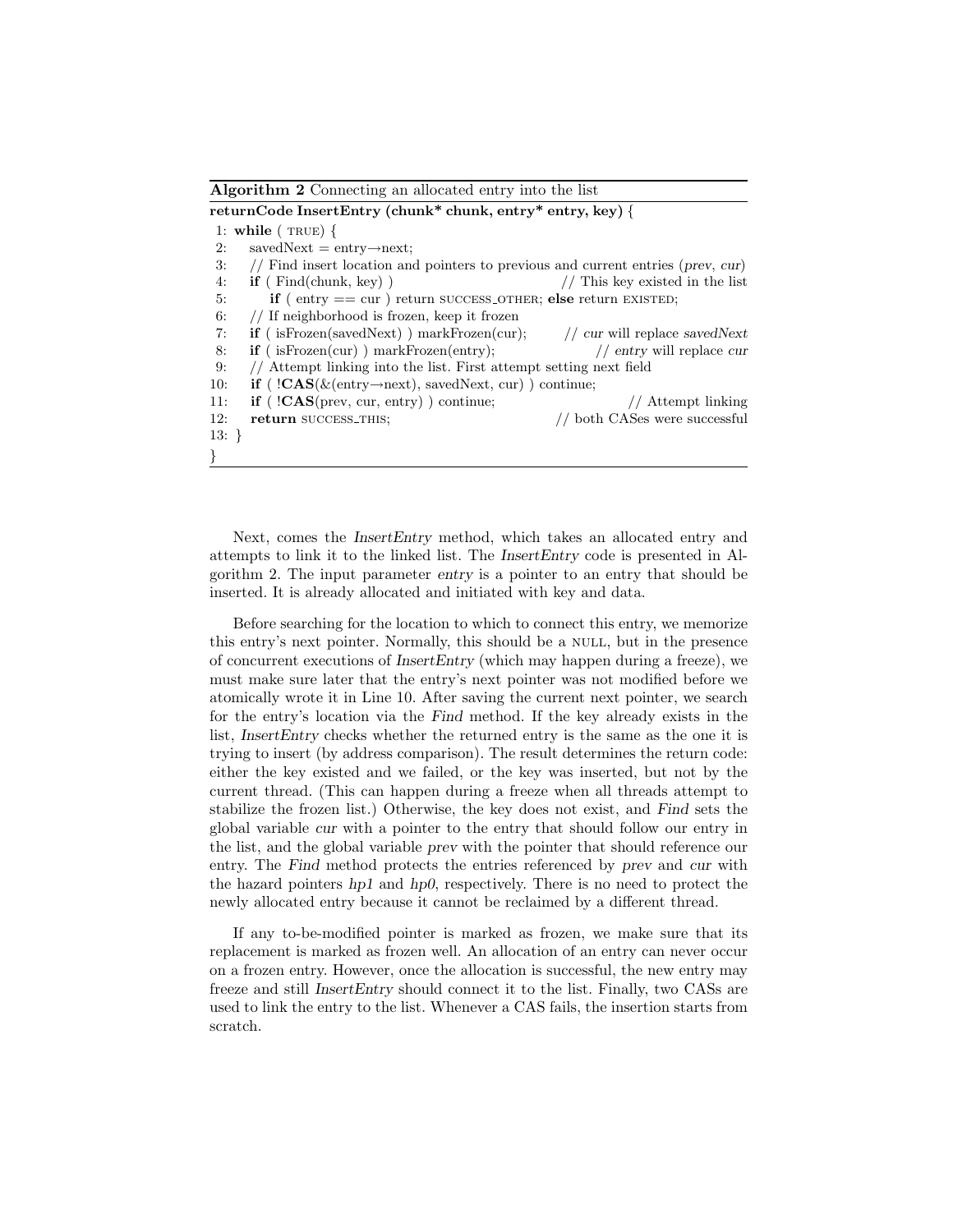Algorithm 3 The main freeze method.

chunk\* Freeze(chunk\* chunk, key, data, triggerType tgr, Bool\* res) {

1:  $\text{CAS}(\&(\text{chunk}\rightarrow\text{freezeState}),\text{NO\_FREEZE},\text{INTERNAL\_FREEZE});$ 

2:  $//$  At this point, the freeze state is either INTERNAL\_FREEZE or EXTERNAL\_FREEZE

3: MarkChunkFrozen(chunk);

4: StabilizeChunk(chunk);

5: if ( chunk $\rightarrow$ freezeState == EXTERNAL FREEZE ) {

6:  $//$  This chunk was marked EXTERNAL FREEZE before Line 1 executed.

7: master = chunk→mergeBuddy;  $//$  Get the master chunk

8:  $// Fix the buddy's mergeBuddy pointer.$ 

9: masterOldBuddy = combine(NULL, INTERNAL\_FREEZE);

10: masterNewBuddy = combine(chunk, INTERNAL\_FREEZE);

11: CAS(&(master→mergeBuddy), masterOldBuddy, masterNewBuddy);

12: return FreezeRecovery(chunk→mergeBuddy, key, data, MERGE, chunk, tgr, res); 13: }

14: decision = FreezeDecision(chunk);  $//$  The freeze state is INTERNAL\_FREEZE

15: if ( decision  $==$  MERGE ) mergePartner = FindMergeSlave(chunk);

16: return FreezeRecovery(chunk, key, data, decision, mergePartner, trigger, res);

}

# 5 The Freeze Procedure

We now provide more details about the freeze procedure. The full description is presented in [2]. The freezing process occurs when the number of entries in a chunk exceeds its boundaries. At this point, splitting or merging happens by copying the relevant keys (and data) into a newly allocated chunk (or chunks). This process comprises three phases: initiation, stabilization and recovery.

The code for the Freeze method is presented in Algorithm 3. The input parameters are the chunk that needs to be frozen, the key, the data, and the event that triggered the freeze: INSERT, DELETE, ENSLAVE (if the freeze was called to prepare the chunk for merge with a neighboring chunk), or none (if the freeze is called while clearing an entry). The freeze will attempt to execute the insertion, deletion, or enslaving and will return a NULL pointer when successful. It will also set an input boolean flag to indicate the return code of the relevant operation. When unsuccessful, it will return a pointer to the new chunk on which the operation should be retried.

The Freeze method starts with an attempt to atomically change the freeze state from NO\_FREEZE to INTERNAL\_FREEZE. This freeze state of the chunk is normally NO\_FREEZE and is switched to INTERNAL\_FREEZE when a freeze process of this chunk begins. But it can also be EXTERNAL FREEZE when a neighbor requested a freeze on this chunk to allow a merge between the two. Thus, an external freeze can start even when no size violation is detected in this chunk.

Whether or not the modification succeeds, we know that the freeze state can no longer be NO\_FREEZE. It can be either INTERNAL\_FREEZE or EXTERnal freeze. The Freeze method then calls MarkChunkFrozen to mark each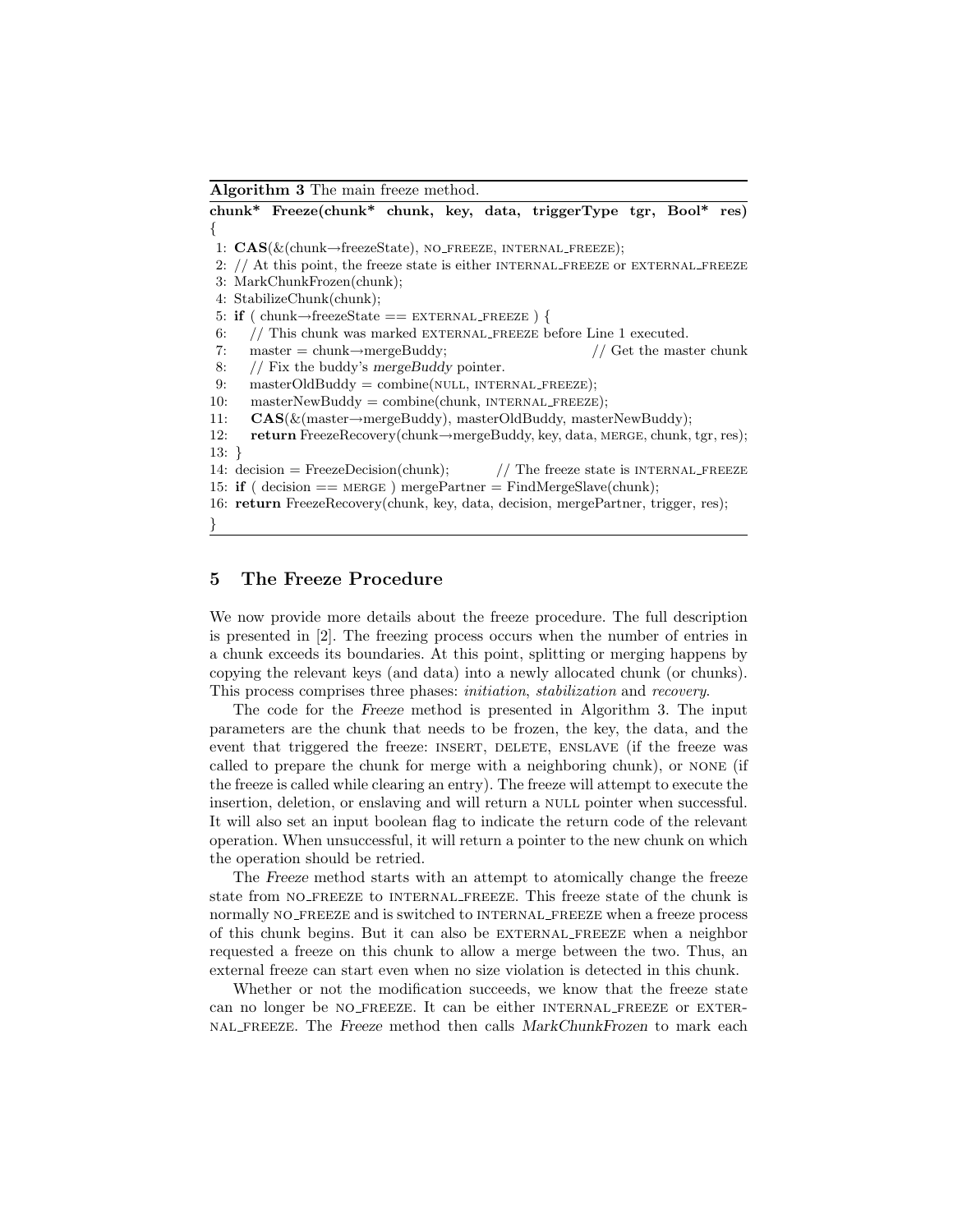entry in the chunk as frozen and StabilizeChunk to finish stabilizing the entries list in the chunk. At this point, the entries in the chunk cannot be modified anymore. Freeze then checks if the freeze is external or internal.

An external freeze can occur when a freeze is concurrently executed on the next chunk, and it has already enslaved the current chunk as its merge buddy. In this case, we cooperate with the joint freeze and joint recovery. When the state of the freeze is external, then the current chunk must have its mergeBuddy pointer already pointing to the chunk that initiated the merge, denoted the master. To finish this freeze, we make sure that the master has its merge buddy properly pointing back at the current chunk. The master chunk's mergeBuddy pointer must be either NULL or already pointing to the buddy we found. Thus it is enough to use one CAS command to verify that it is not null. Finally, we execute the recovery phase on the master chunk and return its output. We do not need to check the decision about the freeze of the buddy. It must be a merge.

If the freeze is internal, then we invoke FreezeDecision to see what should be done next (Line 14). If the decision is to merge, then we find the previous chunk and "enslave" it for a joint merge using the FindMergeSlave method. Finally, the FreezeRecovery method is called to complete the freeze process. Next, we explain each of the stages. The full details including pseudo-code appear in [2].

Marking the chunk as frozen. The MarkChunkFrozen method simply goes over the entries one by one and marks each one as frozen. The setting of the freeze flags is atomic and it is retried repeatedly until successful. By the end of this process all entries (including the free ones) are marked as frozen.

Stabilizing the chunk. After all the entries in the chunk are marked as frozen, new entries cannot be allocated and existing entries cannot be marked as deleted. However, the frozen chunk may contain allocated entries that were not yet linked, and entries that were marked as deleted, but which have not yet been disconnected. The StabilizeChunk method disconnects all deleted entries and links all allocated ones. It uses the Find method to disconnect all entries that are marked as deleted. Such entries do not need to be reclaimed (when marked as frozen), but they should not be copied to the new chunk. Next, StabilizeChunk attempts to connect entries. It goes over all entries and searches for ones that are disconnected, but neither reclaimed nor deleted. Each such entry is linked to the list by invoking InsertEntry, which will only fail if the key already exists in a different entry in the chunk's list. In this case, this entry should indeed not be connected to the stabilized list.

Reaching a decision. After stabilizing the chunk, everything is frozen, the list is completely connected, and nothing changes in the chunk anymore. At this point, we need to decide whether or not splitting or merging is required. To that end, a count is performed and a decision is made by comparison to min and max. It may happen that the resulting count is higher than min and lower than max, and then no operation is required. Nevertheless, the frozen chunk is never resurrected. Instead, we copy the chunk to a new chunk in the (upcoming) recovery stage.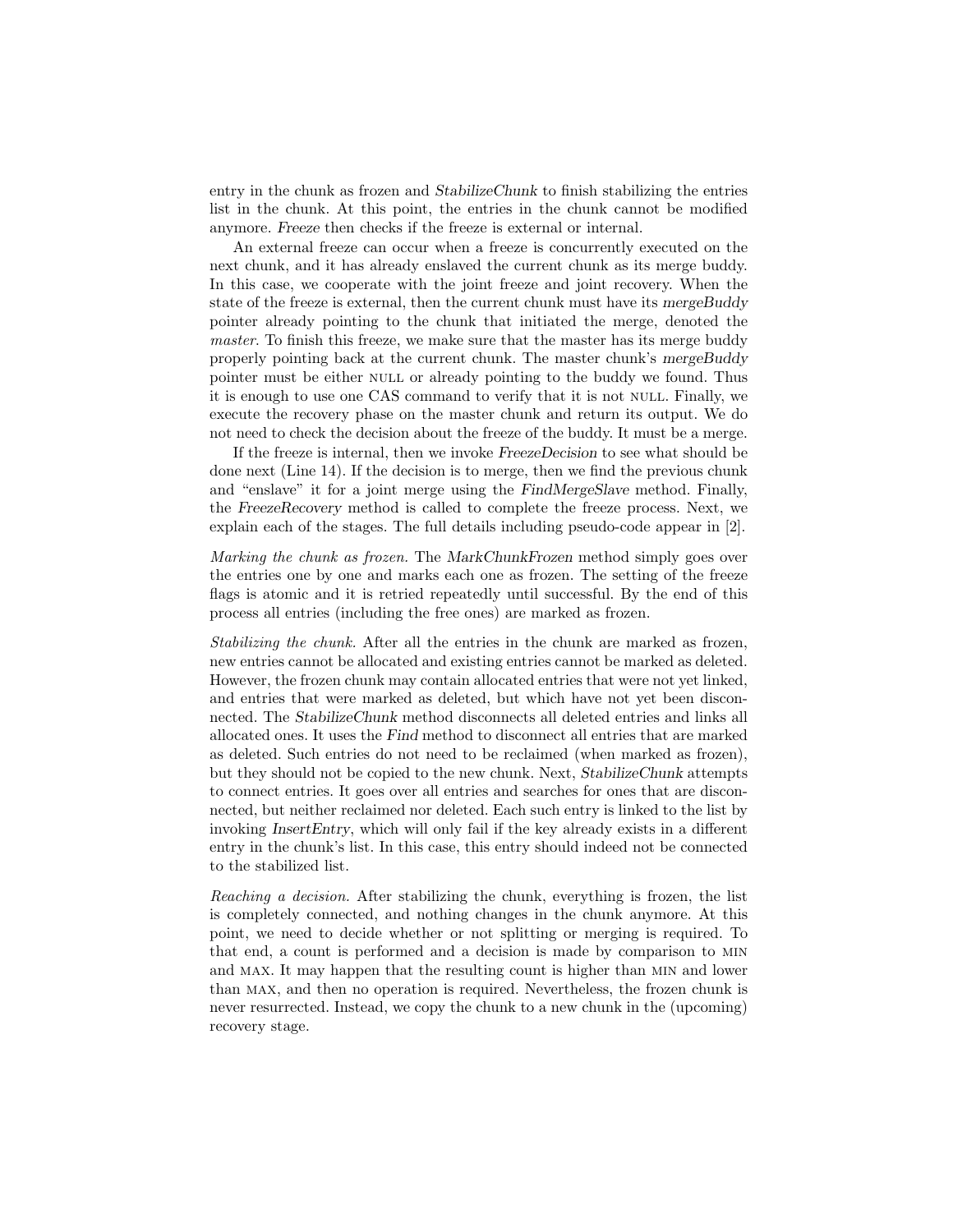Making the recovery. Once a decision is reached, a recovery starts. The recovery procedure allocates a chunk (or two) and copies the relevant information into the new chunk (or chunks). If a merge is involved, the previous chunk in the list is first frozen (under an external freeze) and both chunks bring entries for the merge. Several threads may perform the freeze procedure concurrently, but all of them will make the same recovery decision about the freeze, as the frozen stabilized chunk looks the same to all threads. A thread that performs the recovery creates a local chunk (or chunks) into which it copies the relevant entries. At this point all threads create the same new chunk (or chunks). But now, each thread performs the operation with which it initiated the freeze on the new chunks. It can be an insert, delete, or enslave. Performing the operation is easy because the new chunks are local to this thread and no race can occur. (Enslaving a chunk is simply done by modifying its freeze state from NO\_FREEZE to EXTERNAL FREEZE and registration of the merge buddy.) But the success of making the local operation visible in the data structure is determined by whether the thread succeeds in creating a link to its new chunks in the frozen chunk, as explained next.

After creating the new chunks locally and executing the original operation on them, there is an attempt to atomically insert the address of its local chunk into a dedicated pointer in the frozen chunk (new). When two chunks are created, the second one is locally linked to the first one by the nextChunk field. If the insertion is successful, then this thread has also completed the the operation it was performing (insert, delete, or enslave). If the insertion is unsuccessful, then this means that a different thread has already completed the installation of new chunks and this thread's local new chunks will not be used (i.e., can be reclaimed). In this case, the thread must try its operation again from scratch.

According to the number of (live) entries on the frozen chunk there are three ways to recover from the freeze.

Case I:  $MIN < count < MAX$ . In this case, the required action is to allocate a new chunk and copy all of the entries from the frozen chunk to the new chunk. Next we perform the insert, delete, or enslave operation on the local new chunk and attempt to link it to the frozen one.

**Case II:**  $count ==$  MIN. In this case we need to merge the frozen chunk with its previous chunk. We assume that the previous chunk has already been frozen by an external freeze before the recovery is executed, and that the freeze states in both chunks are properly set so that no thread can interfere with the freeze process.

We start by checking the overall number of entries in these two chunks, to decide if the merged entries will fit into one or two chunks. We then allocate a second new chunk, if needed, and perform the (local) copy to the new chunk or chunks. When copying into two new chunks, we split the entries evenly, and return the smallest key in the second chunk as the separating key. As before, we perform the original operation that started the freeze and try to create a link from the old chunk to the new chunk or chunks.